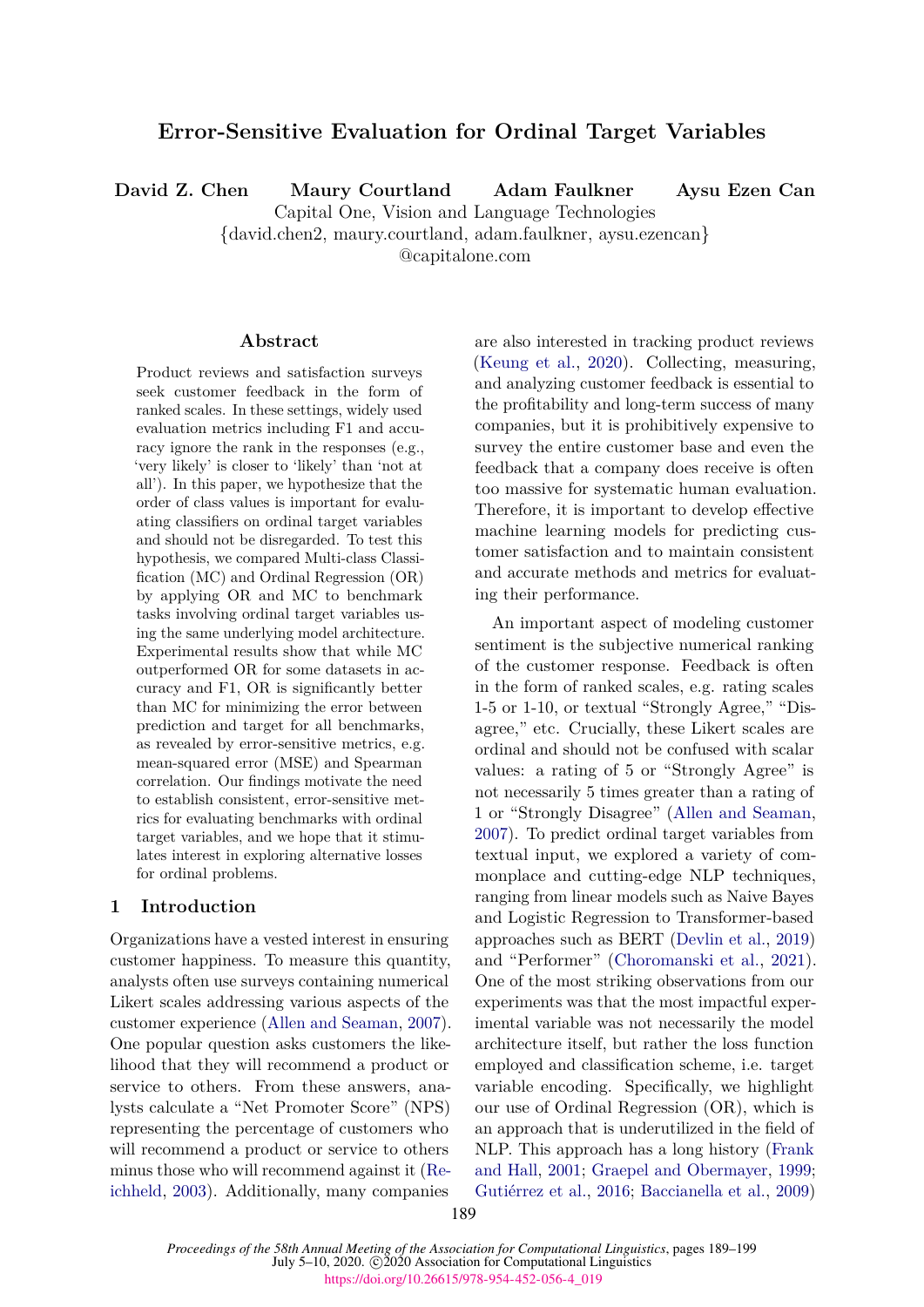and has recently been applied to deep neural network models predicting ordinal labels [\(Cao](#page-8-5) [et al.,](#page-8-5) [2020\)](#page-8-5). Here, we extend this framework into the domain of NLP and apply it to train transformer models as a novel application of previous work on OR and transformers. Our results showed that OR produced a distribution of predictions significantly closer to ground truth distributions than Multi-class Classification (MC) for both NPS and survey ratings (i.e. lower K-L divergence), while producing similar accuracies and F1. Additionally, we found that OR improved the correlation between model predictions and ground truth. Our findings highlight that common NLP metrics are insufficient to distinguish the better model(s) for our task, which motivated us to explore and identify error-sensitive metrics more consistent and effective for evaluating models with ordinal target variables.

#### **2 Related work**

There has been a longstanding debate [\(Knapp,](#page-9-4) [1990;](#page-9-4) [Joshi et al.,](#page-9-5) [2015\)](#page-9-5) within the survey, psychometrics, and crowdsourcing methodology community regarding the use of Likert scales. In particular, a debate on whether the level of measurement in question is interval or ordinal [\(McCall,](#page-9-6) [2001\)](#page-9-6) and whether parametric or nonparametric tests should should be used [\(Kuzon et al.,](#page-9-7) [1996\)](#page-9-7). In a classification setting involving ordinal data, a related question involves the use of multinomial versus ordinal modeling for such data. Intuitively, the inclusion of ordinality in the classification model should improve performance relative to a multinomial approach, as shown in [Campbell](#page-8-6) [and Donner](#page-8-6) [1989.](#page-8-6) Despite the prevalence of ordinally-scaled tasks in NLP, such as in sentiment analysis [\(Jiang et al.,](#page-9-8) [2019;](#page-9-8) [Pang and](#page-9-9) [Lee,](#page-9-9) [2005\)](#page-9-9), stance classification [\(Sobhani et al.,](#page-10-0) [2015\)](#page-10-0), lexical specificity [\(Gao et al.,](#page-9-10) [2019\)](#page-9-10), political bias [\(Baly et al.,](#page-8-7) [2018\)](#page-8-7), and commonsense inference [\(Zhang et al.,](#page-10-1) [2017\)](#page-10-1), approaches to such tasks have tended to ignore the ordinal nature of the data, treating them as MC tasks. For example, only 2 of 11 participants in subtask C of SemEval 2016 [\(Rosenthal et al.,](#page-9-11) [2017\)](#page-9-11) (a 5-point-scale twitter sentiment classification task) chose to exploit the ordinal nature of the task in their models. Justifying this choice

would involve systematically comparing the use of ordinal versus MC models for these tasks, yet most such comparisons have been reported as an incidental part of experiments for tasks such as sentiment analysis in tweets [\(Saad and](#page-10-2) [Yang,](#page-10-2) [2019\)](#page-10-2) and classification of psychiatric symptom severity in clinical notes [\(Rios and](#page-9-12) [Kavuluru,](#page-9-12) [2017\)](#page-9-12).

#### **3 Methods**

#### **3.1 Datasets**

We hypothesize that taking ordinal rankings into account would provide more consistent and better results. To test this, we experimented on 3 common benchmark datasets for sentiment analysis, and 1 additional dataset on Twitter specificity.

Movie Reviews (MR): We used the dataset named "scale dataset v1.0" [\(Pang and Lee,](#page-9-9) [2005\)](#page-9-9). It contains full-length movie reviews from 4 authors on RottenTomatoes.com, and we used the 4-class variant, which is obtained by segmenting the ratings from the authors' normalized numerical scale into 4 ranks. Each author *a*, *b*, *c*, and *d* has 1770, 902, 1307 and 1027 reviews, respectively. The mean number of words per review for each author is 435, 374, 455 and 292, respectively, but the tail is long, with some reviews having 3k words or more. For this dataset, no test data was provided, so we report results on a test set from an 80%/20% train/test split of the dataset.

IMDb: This dataset is titled IMDb Large Movie Dataset, and includes 50k movie reviews written by users on the website IMDb.com (25k train, 25k test) [\(Maas et al.,](#page-9-13) [2011\)](#page-9-13). Each review had a rating of between 1-4 and 7-10 for low and high sentiment, respectively. Each movie in the dataset is reviewed less than 30 times and no movies reviewed in the training set also appears in the test set. For our experiments, we make use of the fine-grained labels, 1-4 and 7-10, which creates an 8-class classification problem. The reviews vary greatly by length, with some as short as 6 words and others up to 2.4k words.

SST-5: The SST-5 dataset is obtained from [Socher et al.](#page-10-3) [2013,](#page-10-3) which consists of 215,154 unique phrases parsed from the corpus of 11,855 sentences (averaging 17 words each) from [Pang](#page-9-9) [and Lee](#page-9-9) [2005.](#page-9-9) Each sentence is labeled by 3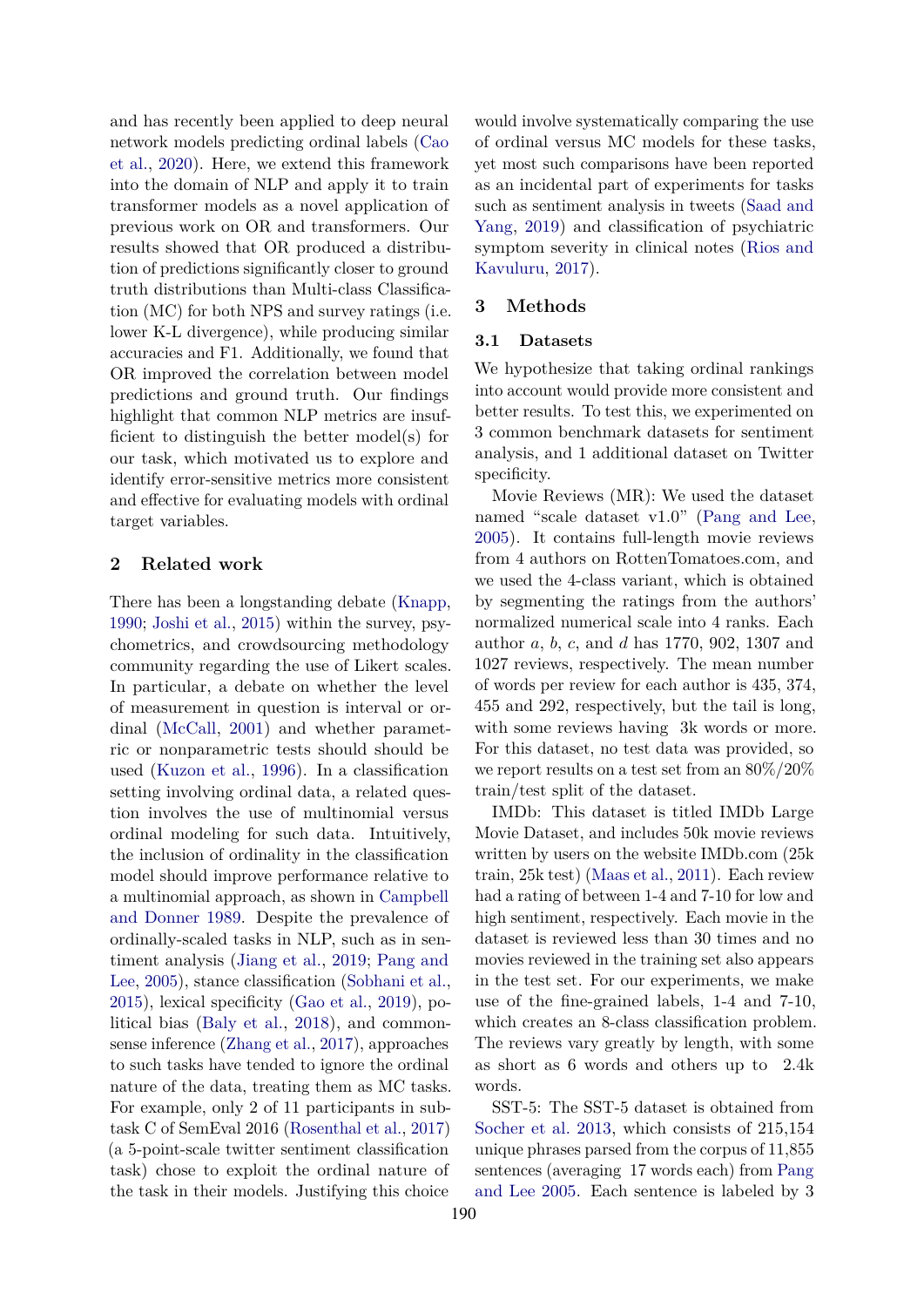annotators. The labeling interface utilizes a continuous sliding bar with guiding ticks indicating "Very negative," "Negative," "Somewhat negative," "Neutral," "Somewhat positive," "Positive," and "Very positive." For the SST-5 fine-grained sentiment classification version, the slider responses are collapsed down to 5 ranks.

Specificity: This is a corpus of 7,267 tweets that were sampled by taking 2 tweets (excluding re-tweets) from users who have posted at least 4 tweets (3,665 users) [\(Gao et al.,](#page-9-10) [2019\)](#page-9-10). The specificity annotations were based on a sliding-scale with 5 guiding options: "1 - Very General," "2 - General," "3 - Specific," "4 - Very Specific," and "5 - Extremely Specific," where general refers to posts that do not make references to any specific person, object or event, and specific refers to posts that do. Each tweet was annotated by at least 5 workers on Amazon Mechanical Turk after filtering for low quality labels, with a resulting intra-class correlation coefficient of 0.575. In order to arrive at ordinal labels, we bin and collapse the specificity ratings from a continuous 1-5 scale down to ranks of 1, 2, 3, and 4, where each continuous numerical value, *i*, is rounded down, i.e.  $floor(i)$ , in order to reduce class imbalance.

# **3.2 Model architectures and parameters**

All our models share the same underlying architecture in order to minimize differences resulting from model parameterization and feature generation. Model sizes (i.e.  $#$  of parameters) differ for each dataset, as the average input sequence lengths are different (e.g. Tweets vs. movie reviews). In general, the model parameters of "sequence length," "embedding dimension," and "feature size" are scaled to the maximum number of tokens contained in any given input text from that particular dataset. Because both the MR and IMDb datasets contain reviews that are longer than typical pre-trained Transformer input sequence sizes, we leverage the "Performer" model architecture [\(Choro](#page-8-2)[manski et al.,](#page-8-2) [2021\)](#page-8-2) for all models in order to accommodate these inputs without modifying the underlying model architecture. Finally, we train our models without any pre-training and without pre-trained embeddings so that we can have meaningful comparisons between the OR

and MC methodologies with fewer confounding variables, as adding pre-training or pre-trained embeddings may change how effectively each methodology learns from the data.

#### **3.3 Loss functions and label encodings**

For MC models, we use the Performer architecture with cross-entropy loss. The ordinal labels are encoded as one-hot vectors of length *K*, where *K* is the number of classes, i.e. ratings. For OR models, we also use the Performer architecture with cross-entropy, but over  $K-1$ classes, where each class represents a threshold decision of whether the rating is predicted to be greater than a value, e.g. is the rating greater than 2. To accommodate the OR loss function, which we adopt from COnsistent RAnk Logits (CORAL) [\(Cao et al.,](#page-8-5) [2020\)](#page-8-5), we encode the ordinal target variables as vectors,  $v$ , with length  $N-1$ , and each index  $v_k$ represents a binary indicator of rank threshold, i.e.  $v_1 = 1$  if  $\hat{y}^1 > 0.5$  and  $v_2 = 1$  if  $\hat{y}^2 > 0.5$ , etc. CORAL seeks to optimize the ordinal rank by penalizing misclassifications of thresholds, and it has theoretical guarantees for rank-consistency (rank-monotonicity), e.g. in order to predict 5 (i.e.  $>4$ ), the model must also predict  $>1, >2, >3$ . This is achieved by allowing the  $K-1$  binary thresholds to share the same weight parameters,  $W$ , but independent biases,  $b_k$ . Specifically, we seek to minimize:

$$
L(\mathbf{W}, \mathbf{b}) =
$$
  
- $\sum_{i=1}^{N} \sum_{k=1}^{K-1} \lambda^k (\log(\hat{y}_i^k) y_i^k + \log(1 - \hat{y}_i^k)(1 - y_i^k))$ 

where *N* is the number of training examples,  $\lambda^k$  is the weight associated with the  $k^{th}$  rank threshold, and  $\hat{y}_i^k = \sigma(g(x_i, W) + b_k)$ . Here,  $\sigma()$  is the logistic sigmoid function,  $x_i$  is the input example, *W* are the model weight parameters, which are shared for all the binary rank thresholds, and  $b_k$  is the independent bias unit for threshold at rank k. In optimizing this loss function, one can prove that the independent bias units will rank order and result in overall rank-monotonicity, i.e.  $b_1 \geq b_2 \geq b_3, etc.$  (see Theorem 1 in [Cao et al.](#page-8-5) [2020\)](#page-8-5). Due to this rankconsistency, a model prediction of  $\hat{y}^3 > 0.5$  is always accompanied by both  $\hat{y}^2 > 0.5$  and  $\hat{y}^1 > 0.5$ . In other words, for  $v_3 = 1$ , both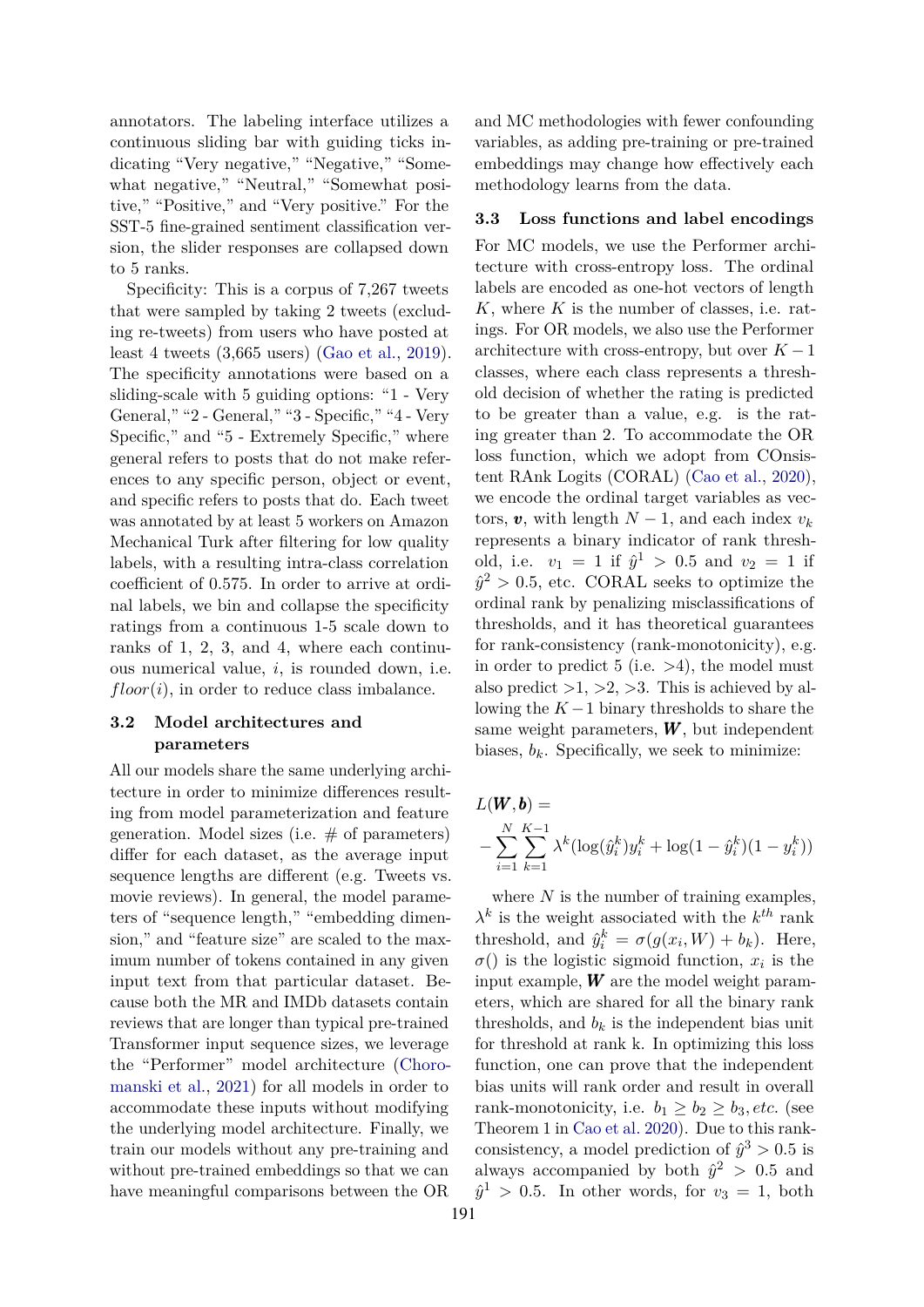<span id="page-3-0"></span>

| Dataset     | <b>Scheme</b> | $_{\rm{MSE}}$ | Spearman Rho | K-L divergence | Accuracy | F1(macc) | F1(weighted) |
|-------------|---------------|---------------|--------------|----------------|----------|----------|--------------|
| <b>MR</b>   | МC            | 0.577         | 0.611        | 58.73          | 50.4     | 43.9     | 51.8         |
|             | OR            | 0.491         | 0.684        | 6.47           | 56.9     | 55.3     | 57.1         |
| <b>IMDb</b> | МC            | 3.878         | 0.719        | 324.64         | 35.0     | 28.1     | 36.4         |
|             | OR            | 2.855         | 0.763        | 179.28         | 31.2     | 27.8     | 30.1         |
| $SST-5$     | МC            | 2.520         | 0.308        | 264.32         | 33.2     | 29.9     | 35.2         |
|             | OR            | 2.051         | 0.362        | 136.29         | 31.3     | 29.4     | 31.6         |
| Specificity | МC            | 0.438         | 0.502        | 1057.67        | 59.5     | 37.4     | 62.6         |
|             | OR            | 0.367         | 0.591        | 18.16          | 64.2     | 50.0     | 65.0         |

Table 1: Experimental results for the benchmark datasets comparing OR to MC. Bolded numbers represent higher values except MSE and K-L divergence, where lower is better.

<span id="page-3-1"></span>

Figure 1: Across datasets, OR outperforms MC on MSE (purple; **lower is better**) and Spearman Rho (blue). The results are mixed for Accuracy (gray) and Weighted-F1 (red).

 $v_2 = 1$  and  $v_1 = 1$  are also true, and we encode a rating of 4 out of 5 as  $v = [1110]$ . The model prediction, *p*, is then the first index at which  $v_i = 0$ ,  $argmin(\mathbf{v})$ , or 5 if  $v_i = 1$  for all i in [1..4].

# **3.4 Parameter tuning**

For all experiments, we use existing train/test splits for the benchmark dataset. If no train/test splits exist, we generate a 80%/20% train/test split and randomly select 20% of the training split as a validation split for tuning model parameters and early-stopping. To determine the early-stopping point, we select the training epoch at the inflection point where a 5-epoch moving average of the validation loss no longer improves.

# **4 Results**

Our experiments with MC vs OR classifiers for benchmark datasets (Table [1](#page-3-0) and Figure [1\)](#page-3-1) show: 1) Performance, measured in accuracy and F1, varies depending on the underlying dataset, with IMDb and SST-5 favoring MC and MR and Specificity favoring OR. Also, accuracy and F1 are correlated across models and datasets. 2) In contrast, mean-squared

error (MSE), Spearman's Rho, and K-L divergence consistently favor OR, with OR achieving the lowest MSE and K-L divergence and highest Spearman Rho across all datasets. Here, MSE could be replaced by mean absolute error (MAE) or root-mean-squared error (RMSE), both of which also select OR as the better methodology over MC (not shown). These observations suggest that typical model evaluation metrics such as accuracy and F1 score, frequently used in benchmarks and leaderboards for sentiment analysis [\(Ribeiro et al.,](#page-9-14) [2016;](#page-9-14) [Ruder,](#page-9-15) [2021;](#page-9-15) [Barbieri et al.,](#page-8-8) [2020\)](#page-8-8), may not successfully select the best performing models for classifying ordinal target variables.

For all of our experiments, we determined that our OR models are significantly different from MC models, with OR and MC predictions producing statistically distinct distributions as determined by a paired t-test with p values less than 0.05.

# **4.1 Dataset benchmarks**

While the goal of our experiments is to compare OR vs MC in a baseline setting and not to challenge current state-of-the-art models, we provide our results against benchmarks on the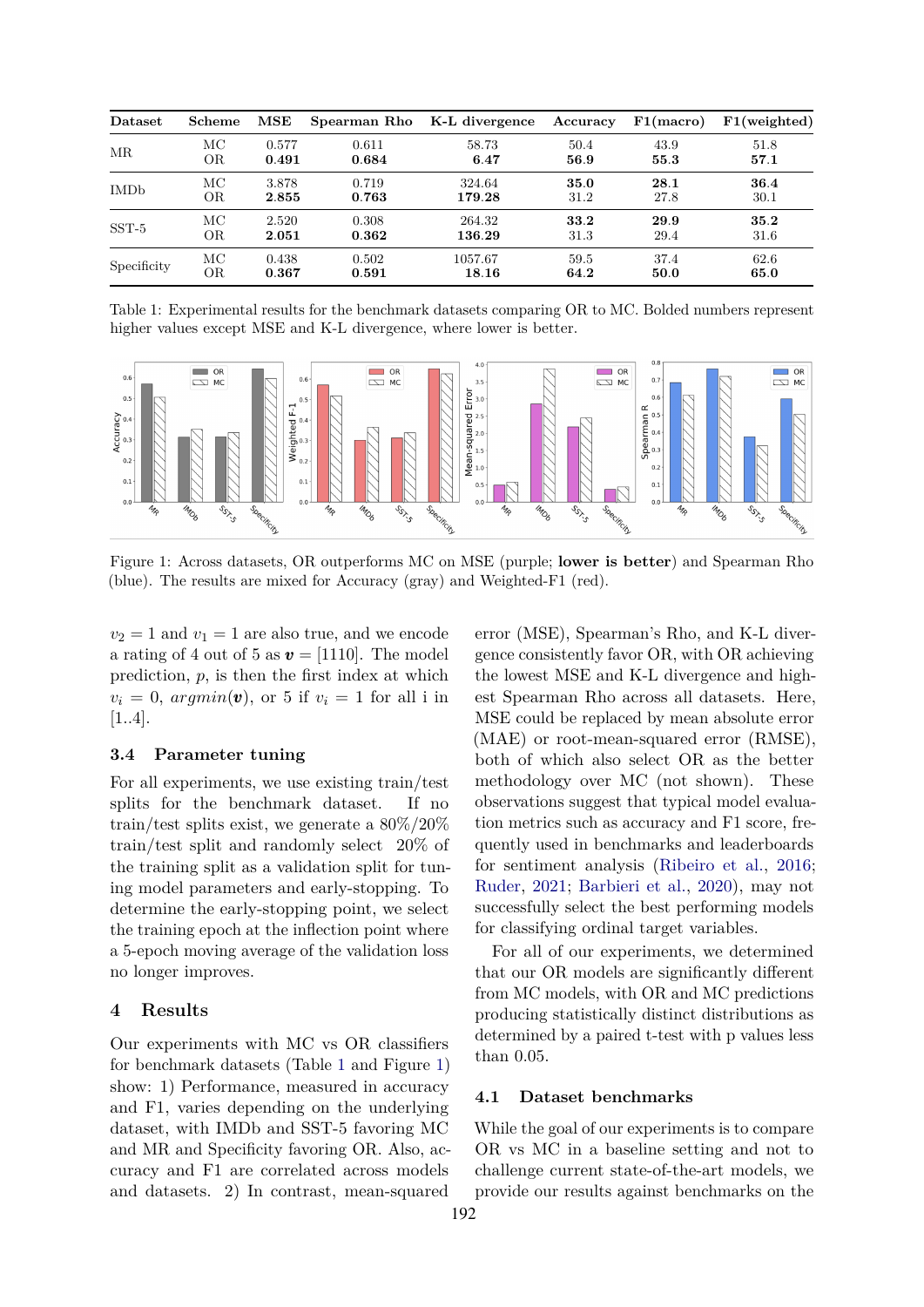sentiment analysis datasets in order to give additional context to our models' performance.

MR: Benchmarks and leaderboards on this specific dataset are sparse, as most researchers have opted to use the sentence-level polarity dataset from the same authors. The bestperforming model we have found is from [Bick](#page-8-9)[erstaffe and Zukerman](#page-8-9) [2010,](#page-8-9) which achieved author-level accuracies of 65.72%, 52.89%, 66.99%, and 51.87%, respectively (from 10-fold CV). This, on average, out-performed our bestperforming OR model, which achieved authorlevel accuracies of 62.12%, 54.78%, 54.85%, and 52.29%, respectively (from 20% test split). Specifically, [Bickerstaffe and Zukerman](#page-8-9) [2010](#page-8-9) out-performed on the majority-authors *a* and *c* while OR had a slight edge in the minorityauthors *b* and *d*. OR out-performed the original models shown in [Pang and Lee](#page-9-9) [2005.](#page-9-9)

IMDb: There is a lack of available benchmark data on the fine-grained 8-class version of the IMDb dataset, as most researchers opt to experiment on collapsing the labels to a binary classification problem. We obtain 34.98% and 31.19% accuracies for MC and OR, respectively on the fine-grained 8-class task. In an attempt to compare our result with previous work on the binary task, we collapse our predictions into binary format, by mapping predictions 1- 4 to 0 and 7-10 to 1. With binary-mapping, we obtain 86.71% and 79.93% accuracies for OR and MC. The OR binary-mapped accuracy is on-par with previous benchmark results on binary IMDb predictions with vanilla CNNs and LSTMs [\(Camacho-Collados and](#page-8-10) [Pilehvar,](#page-8-10) [2018\)](#page-8-10). Interestingly, OR outperforms MC for the binary-mapped accuracy while the 8-class accuracy favors MC. This further suggests that OR is more effective at minimizing rank-error compared to MC, as errors in the binary-mapped case represent greater magnitudes than in the 8-class case.

SST-5: Our OR and MC models obtained 31.27% and 33.21% accuracy, respectively. This is substantially lower than baseline results in the literature, which typically achieve  $>40\%$ accuracy [\(Socher et al.,](#page-10-3) [2013\)](#page-10-3), with current SOTA in the 50%'s [\(Khodak et al.,](#page-9-16) [2018\)](#page-9-16). The most comparable model from the literature is the "VecAvg" variant in the original SST-5 paper, which is a word-embedding model that has

fine-grained accuracy of 32.7% [\(Socher et al.,](#page-10-3) [2013\)](#page-10-3). The poor performance exhibited by our OR and MC models on SST-5 might be due to a couple factors: 1) our omitting pre-training in the form of a pre-trained language model or word embeddings, whereas typical protocols for SST-5 train embedding representations on additional data [\(Khodak et al.,](#page-9-16) [2018\)](#page-9-16) or on the sub-phrases in the SST-5 training set [\(Socher](#page-10-3) [et al.,](#page-10-3) [2013;](#page-10-3) [Le and Mikolov,](#page-9-17) [2014\)](#page-9-17), 2) the Performer architecture may not be ideal for modeling very short input sequences, as it was designed to approximate the Attention matrix in order to have favorable time and memory scaling for long input sequences [\(Choroman](#page-8-2)[ski et al.,](#page-8-2) [2021\)](#page-8-2), and 3)  $56\%$  of the words in the SST-5 training examples appear only once, which makes pre-training in the form of language models or word embeddings especially important for improving model performance.

Specificity: This dataset is relatively new, and to our knowledge, there has not been any additional published work using this dataset for benchmarking. In addition, it is difficult to compare directly with the authors' results, as they used continuous target values and trained a Support Vector Regression model [\(Gao et al.,](#page-9-10) [2019\)](#page-9-10).

For our use case of predicting NPS, we greatly value the accuracy of predicted survey ratings not only in absolute class agreement, but also in how closely the predicted ratings distribution matches the actual distribution. For accurate NPS prediction, our model rating distribution needs to reflect the actual distribution of NPS not just in aggregate, but across various business segments. To probe deeper into the performance differences between OR and MC, we examined the predicted distributions of Movie Ratings compared to ground truth.

Overall distributions for the MR and IMDb datasets (Figure [2\)](#page-5-0) show: 1) OR produces more accurate rating distributions, as measured by smoothed K-L divergence (Table [1\)](#page-3-0). 2) MC over-predicts majority classes in both datasets (2s and 3s for MR and 1s and 10s for IMDb) while under-predicting the others (except 2s and 3s in IMDb). These results are in line with the common observation that MC models tend to overfit on the majority classes in im-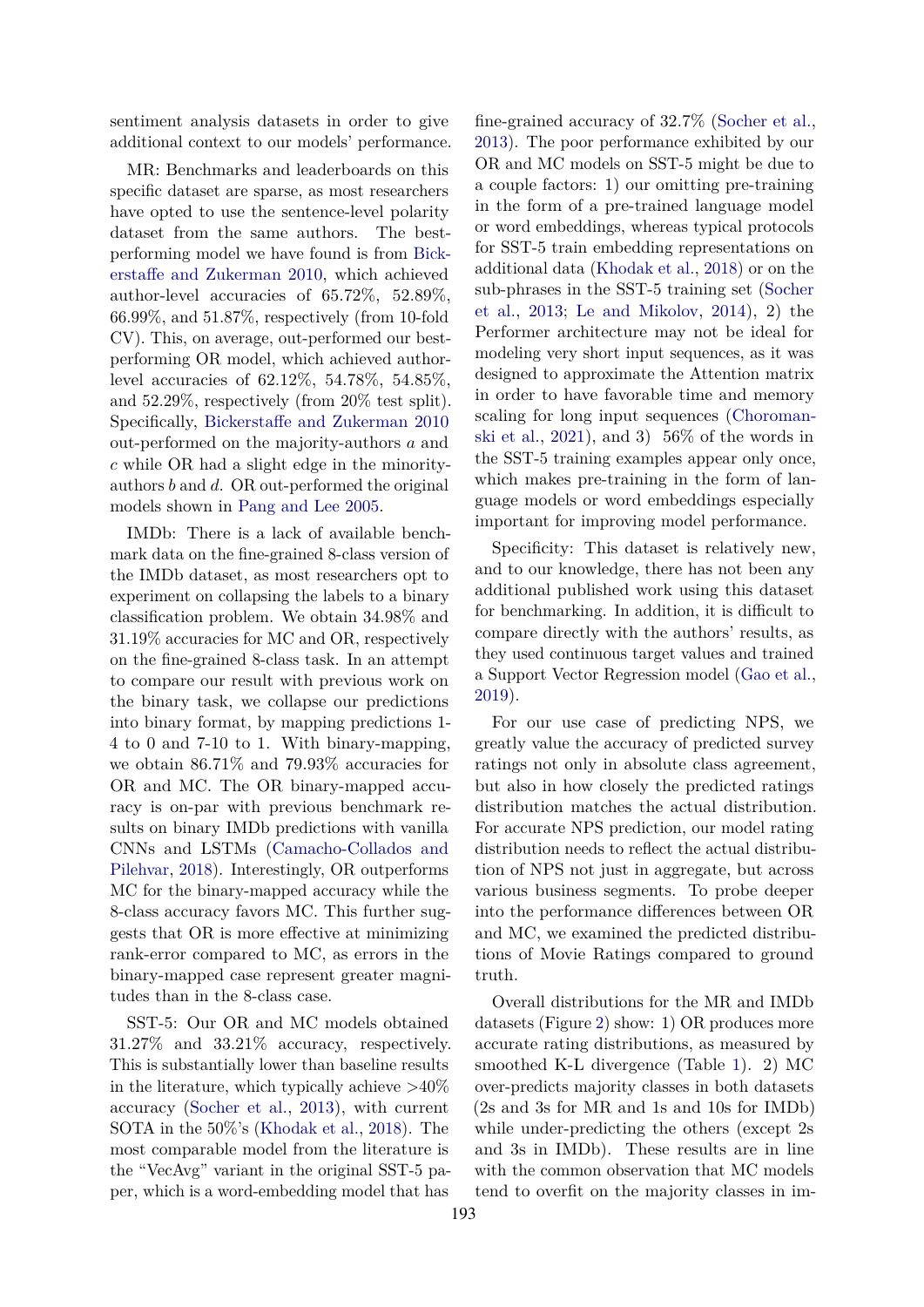<span id="page-5-0"></span>

Figure 2: OR (left) outperforms MC (right) with respect to representing whole distributions of movie ratings for MR (top) and IMDb (bottom) datasets as measured by divergence.

balanced datasets, which motivates the use of "oversampling" or class balancing[\(Buda et al.,](#page-8-11) [2018;](#page-8-11) [Chawla et al.,](#page-8-12) [2002;](#page-8-12) [Tepper et al.,](#page-10-4) [2020;](#page-10-4) [Gao et al.,](#page-9-18) [2020\)](#page-9-18). OR, in contrast, provides a better fit for MR (slightly under-predicting for 1s), but significantly under-predicts on IMDb majority classes, displaying a much flatter distribution of predictions. 3) Lastly, in MC, for the IMDb distribution, where there are a greater number of classes (8 ratings considered), we observe a tendency to "drop" or ignore a particular class resulting in significant under-prediction, for example the 9s in the bottom right of Figure [2.](#page-5-0) We observe this throughout training, and, depending on the epoch, have observed the model dropping other minority classes  $(2's, 3's, 6's, etc.)$ , where we observe a recall less than 3%. This suggests that MC and OR lead to different behaviors with respect to predictive representation, as we discuss later.

To explore the performance of our model with respect to different data subsets, we calculate the smoothed K-L divergence for each of the four authors in the MR dataset (Figure [3\)](#page-5-1). We find that OR greatly out-performs MC: while there are modest improvements in K-L divergence for authors *b* and *d*, we observe a two- to ten-fold increase for authors *a* and *c*, respectively. We hypothesize that MC is learning associations between review text and ratings

<span id="page-5-1"></span>

Figure 3: OR outperforms MC across authors in the MR dataset as measured by smoothed K-L divergence (lower is better). This is particularly evident in author *c* (10x) and author *a* (2x).

as a whole by optimizing for overall accuracy in the predicted ratings, which may resemble learning how an amalgamation (or weighted average) of the 4 authors would rate a given movie. On the other hand, OR appears more sensitive to author-specific language, resulting in far lower K-L divergence values, but this may simply be due to the lower overall K-L divergence in OR calculated over the entire dataset. Lower overall and author-specific K-L divergence may be beneficial for applications with personalized predictions, i.e. in cases where performance on various data segments is important. Notably, authors *a* and *c* are the majority segments of the MR dataset, where each author *a*, *b*, *c*, and *d* has 1770, 902, 1307 and 1027 reviews, respectively. This may partially explain the improved K-L divergence of OR compared to MC for those segments, as there are more training examples for how authors *a* and *c* express their opinions on movie ratings.

Table [1](#page-3-0) showed that raw accuracy is insufficient to distinguish better performance when distribution fit and error distance are important. In the SemEval-2016 Task for 5-point sentiment analysis of Twitter posts, some contributors used macro-averaged mean absolute error  $(MAE^M)$  [\(Rosenthal et al.,](#page-9-11) [2017\)](#page-9-11), which performs a macroaveraging of absolute errors between prediction and targets across all classes. This metric breaks down the error across target classes and can be better-suited for cases of class imbalance. While *MAEM*, MSE, and correlation are all error-sensitive, they do not give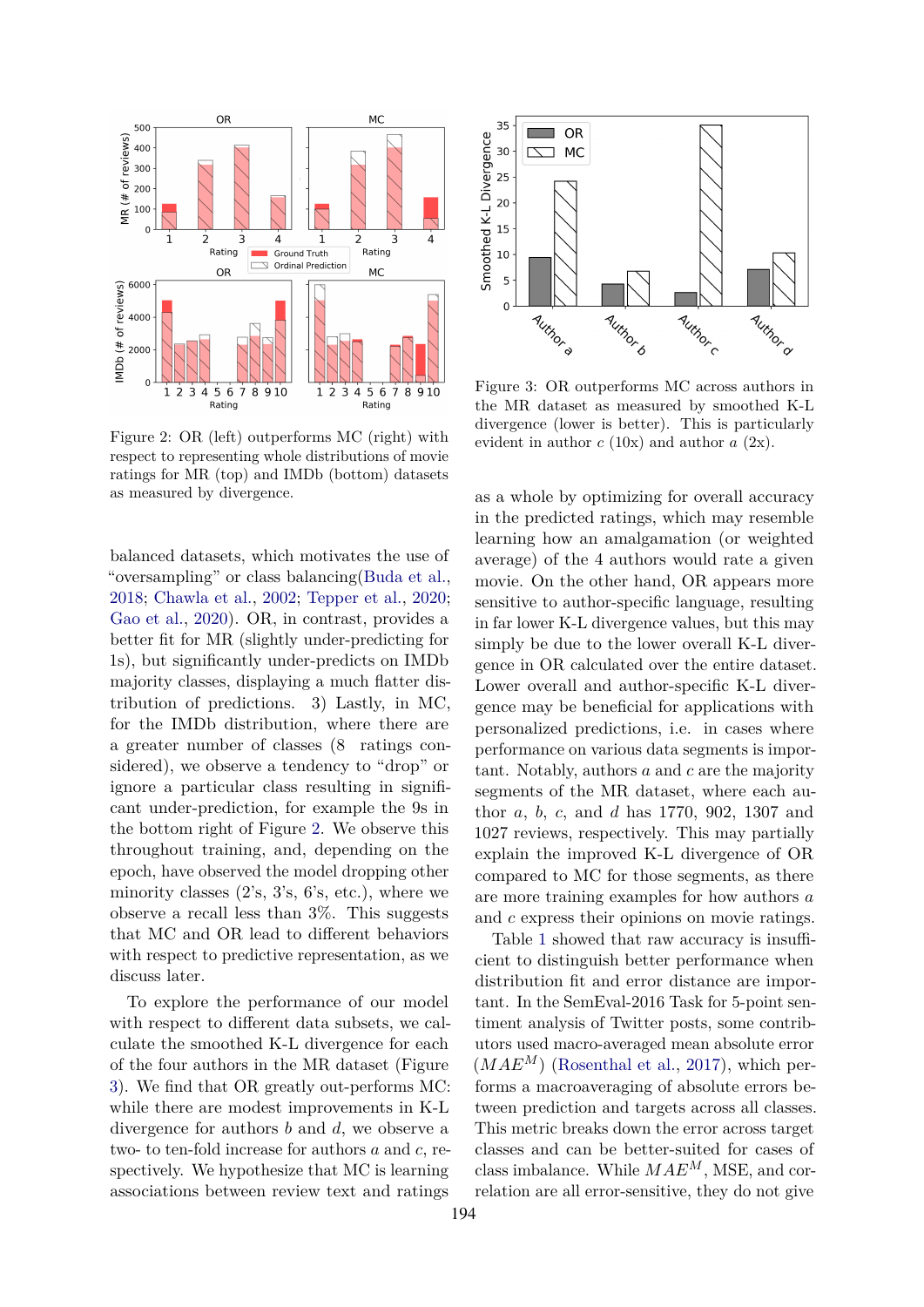<span id="page-6-0"></span>

Figure 4: To visualize the impact of optimizing for ordinal rank, we define "accuracy at  $n$ " or  $a_{\text{on}}n$ , which considers the closeness of predictions to truth.  $a_{\mathcal{Q}} n$  shows that for all benchmark datasets, OR outperforms MC for  $n > 0$ , where *n* is the absolute error.

fine-grained insights into the degree of errors, e.g. how close did we get to the right answer? To show this, we extend *MAE<sup>M</sup>* and MSE with a metric that allows us to visualize degree of error: "accuracy at  $n$ " or  $a_{\alpha}n$  (Figure [4\)](#page-6-0).  $a_{\mathfrak{D}}$  calculates the proportion of predictions that are within an allowable absolute error, *n* (ranging from 0 to  $K-1$ ), from their targets, *y*. In this metric,  $a_{\text{Q}}0$  represents traditional accuracy. Accordingly, the graphs in Figure [4](#page-6-0) begin at the values reported in Table [1](#page-3-0) . However, as we increase *n*, we observe that across the board the  $a_{\text{on}} n$  for  $n > 0$  is higher for OR compared to MC for all datasets. In other words, while MC predicts the exact rating correctly more often than OR for IMDb and SST-5, when OR predicts incorrectly, it generally gets closer to the target than MC. This is highly desirable for tasks where the degree of error is important.

#### **5 Discussion**

We have shown that while MC outperformed OR for some datasets in terms of accuracy and F1, OR is significantly better than MC for minimizing error between predictions and targets for all datasets, as revealed by error-sensitive metrics such as mean-squared error and Spearman Rho. This can lead to better performance in terms of representing distributions, as measured by smoothed K-L divergence, and minimizing the magnitude of errors, as shown by *a*@*n*.

We attribute OR's superiority over MC on MSE and Spearman correlation to the difference in their loss functions. While both MC and OR utilize cross-entropy, the label encodings and model constraints account for major differences. MC assumes that each rating is independent and uses one-hot encodings. OR encodes the ratings as rank thresholds, *v*, where each index,  $v_i$ , represents a binary indicator of threshold, i.e.  $v_1 = 1$  if  $\hat{y}^1 > 0.5$  and  $v_2 = 1$  if  $\hat{y}^2 > 0.5$ , etc. This encoding combined with shared weight parameters and independent biases enforces rank-consistency, meaning a model prediction of  $\hat{y}^3 > 0.5$  is accompanied by both  $\hat{y}^2 > 0.5$  and  $\hat{y}^1 > 0.5$  because  $b_1 \geq b_2 \geq b_3$  [\(Cao et al.,](#page-8-5) [2020\)](#page-8-5). Consequently, we have not observed rank-inconsistent predictions in our OR models. This rank-consistency places a constraint on the model, forcing it to learn the ordinal information separating different ratings. In terms of bias-variance tradeoff, MC results in a lower bias, higher variance model, while OR produces a higher bias, lower variance model for ordinal target variables. Therefore, OR optimizes for rank-error between prediction and target, leading to lower MSE and higher Spearman correlations compared to MC.

Despite not directly optimizing for raw accuracy, we observe that OR still outperforms MC in accuracy and F1 for the MR and Specificity datasets. We hypothesize that this is related to the independence assumption that MC places during training, which may omit useful ordinal signal. While Likert-like scales can be highly subjective and inconsistent from one reviewer to another [\(Liang et al.,](#page-9-19) [2020\)](#page-9-19) due to cultural differences [\(Lee et al.,](#page-9-20) [2002\)](#page-9-20), among other reasons, there is significant overlap in rating schemes among reviewers (e.g. all reviewers should agree that higher ratings are better than lower). This standardization is particularly apparent when ratings are consistently generated, as is the case with MR, where all reviews originate from four authors. Each author, while unique, has a self-consistent way of expressing their reviews, which allows their readers to understand their reasoning for assigning movie ratings. This intra-author consistency may en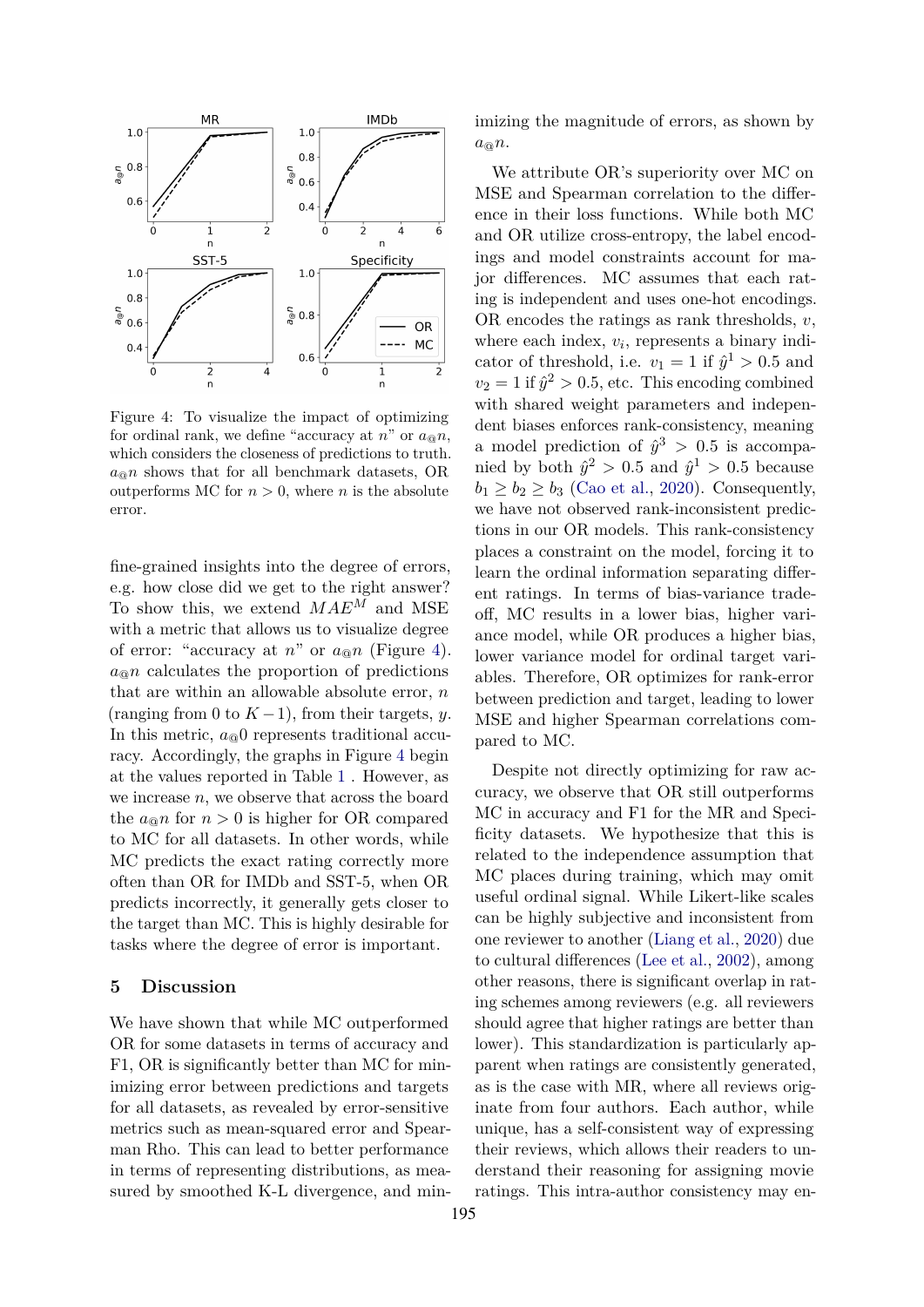hance the ordinal signal contained in the MR dataset. The Specificity dataset provides a related explanation. The ranks in the Specificity and MR datasets derive from labeled ratings that were collapsed from a more-continuous scale into 4 ranks. This may help to reduce the variance among the annotators. Additionally, the creators of the Specificity dataset took care to ensure that annotators agreed with oneanother, assigning multiple annotators to label each data point [\(Gao et al.,](#page-9-10) [2019\)](#page-9-10). OR may also benefit from having fewer ranks, as more ranks create more opportunities for inconsistencies among reviewers as to what each rank represents.

The complement to our previous observation is that MC outperforms OR in accuracy and F1 for IMDb and SST-5. For IMDb, we hypothesize that this is related to the granularity of the ranks (8 total classes), and the large number of reviewers (likely tens of thousands). In this case, each person's different notions of ratings introduces considerable noise into the ordinal signal. It seems that OR may be more sensitive to rater inconsistencies compared to MC because OR fits the model on the ordinal signal whereas MC makes a rank-independence assumption. For SST-5, the answer is less clear, as each sentence is annotated by 3 judges, and the labels are collapsed down to 5-classes from a continuous range obtained from a sliding bar. It is possible that OR may struggle to make the generalizations necessary to successfully distinguish different ranks when the input sequences are short, as words may not appear in more than one example. For SST-5, 56% of the words in the training split appear in only one sentence. This may create difficulties in learning to generalize across ranks. It also highlights the impact of pre-training either in the form of language models or word embeddings for performance [\(Khodak et al.,](#page-9-16) [2018\)](#page-9-16). This pitfall is not apparent in the Specificity dataset, and we hypothesize that it is because the specificity task has significant correlations with the Tweet length itself [\(Gao et al.,](#page-9-10) [2019\)](#page-9-10), so that learning word associations is less important.

In addition to rank-error minimization, OR avoids the class dropping problem we observe in MC. We hypothesize that MC drops classes because probability mass is shared among all classes via the Softmax activation. This results in a model bias to take probability mass away from minority classes to give to majority classes when it is uncertain, which we observe in MC over-predicting majority classes (Figure [2\)](#page-5-0). This is likely to happen in cases where the model cannot find reliable signal for particular minority class(es). In the extreme case, this leads to nearly no predictions for those minority classes, i.e. class dropping. OR, in contrast, avoids class dropping because its predictions do not share probability mass, i.e. each rank threshold represents its own prediction after Sigmoidal activation, without a Softmax. This builds inherent robustness into the prediction. For example, if the model is quite confident that a review is higher than 2 and less than 5, i.e.  $\hat{y}^2 >> 0.5$  and  $\hat{y}^5 << 0.5$ , but unsure if it is a 3 or a 4, i.e.  $\hat{y}^3 \approx 0.5$  and  $\hat{y}^4 \approx 0.5$ , rather than splitting probability mass between 3 and 4 as in MC (thus making other classes more likely in relation via Softmax), it can adjust the probability mass of  $v_3$  independent of the other thresholds by adjusting *b*3. For inputs near the decision boundary for both *v*<sup>3</sup> and *v*4, the model will predict 3 and 4 in roughly equal proportions, avoiding a drop of either rank, whereas for MC, the model's bias towards majority classes coupled with Softmax activation may lead to dropping 3 or 4. Therefore, OR may produce better results in tasks with data imbalance, e.g. with highly-skewed or bi-/multi-modal distributions.

While our results are only empirically demonstrated for OR implemented with CORAL, we expect that our observations would likely generalize to other OR implementations, especially latent-variable models and other variants that produce rank-ordered thresholds, as the salient features would be the same.

# **6 Conclusion**

Common model evaluation metrics such as accuracy, precision, recall, and F1 are insufficient for capturing the degree of error between prediction and target for multi-class prediction where the target is ordinal. Therefore, selecting models based on these traditional metrics may result in selecting an underperforming model. Error-sensitive metrics such as MSE (similarly, MAE and RMSE) and Spearman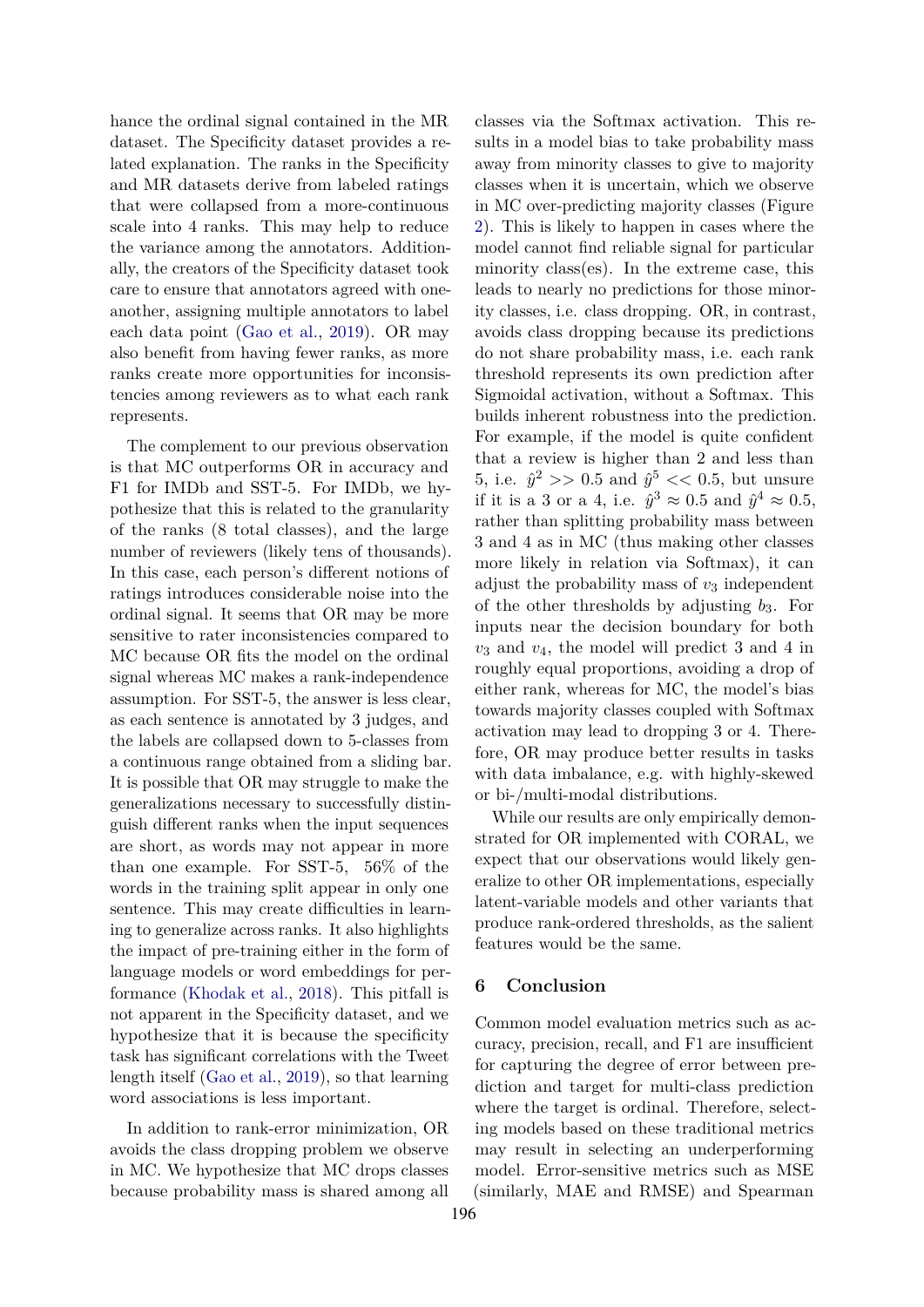correlation capture the ordinal error, resulting in selecting models that have more representative distributions and improved generalization across data segments, as measured by K-L divergence. This is particularly important in use cases like predictive NPS, where accurate scores are necessary not just in aggregate, but across time and different customer segments as well. The independence assumption made by MC can remove useful ordinal signal, especially in cases where there is greater consistency across reviewers, their language, or their ratings. For benchmarks involving ordinal target variables, it is important to evaluate the MSE (or a similar error-sensitive metric like MAE,  $a_{\text{a}} n$ , and  $MAE^M$  and Spearman correlations in addition to the usual metrics in determining whether a new model outperforms previous models. We hope to see these metrics included in future benchmarks with ordinal target variables.

Additionally, some of our experimental observations appear to be tied to the Softmax activation used in MC compared to the Sigmoidal activation in OR, such as class dropping in MC and substantially lower author-level K-L divergence in OR. These observations motivate exploration into alternative losses and activations for ordinal problems compared to traditional classification. For example, it would be interesting to compare the MC approach to one that does not involve the Softmax, such as "One-vs-Rest" or "One-vs-One," to observe whether class dropping persists.

# **References**

- <span id="page-8-0"></span>I. Elaine Allen and Christopher A. Seaman. 2007. Likert scales and data analyses. *Quality Progress*.
- <span id="page-8-4"></span>Stefano Baccianella, Andrea Esuli, and Fabrizio Sebastiani. 2009. Evaluation measures for ordinal regression. In *Proceedings of the 2009 Ninth International Conference on Intelligent Systems Design and Applications*, pages 283–287, USA. IEEE Computer Society.
- <span id="page-8-7"></span>Ramy Baly, Georgi Karadzhov, Dimitar Alexandrov, James Glass, and Preslav Nakov. 2018. Predicting factuality of reporting and bias of news media sources. *arXiv preprint arXiv:1810.01765*.
- <span id="page-8-8"></span>Francesco Barbieri, Jose Camacho-Collados, Leonardo Neves, and Luis Espinosa-Anke. 2020. Tweeteval: Unified benchmark and comparative evaluation for tweet classification. In *Findings*

*of the Association for Computational Linguistics: EMNLP 2020*, pages 1644–1650. Association for Computational Linguistics.

- <span id="page-8-9"></span>Adrian Bickerstaffe and Ingrid Zukerman. 2010. A hierarchical classifier applied to multi-way sentiment detection. In *Proceedings of the 23rd International Computational Linguistics (Coling 2010)*, pages 62–70. Association for Computational Linguistics.
- <span id="page-8-11"></span>Mateusz Buda, Atsuto Maki, and Maciej A. Mazurowski. 2018. A systematic study of the class imbalance problem in convolutional neural networks. *Neural Networks*, pages 249–259.
- <span id="page-8-10"></span>Jose Camacho-Collados and Mohammad Taher Pilehvar. 2018. On the role of text preprocessing in neural network architectures: An evaluation study on text categorization and sentiment analysis. In *Proceedings of the 2018 EMNLP Workshop BlackboxNLP: Analyzing and Interpreting Neural Networks for NLP*, pages 40–46. Association for Computational Linguistics.
- <span id="page-8-6"></span>M Karen Campbell and Allan Donner. 1989. Classification efficiency of multinomial logistic regression relative to ordinal logistic regression. *Journal of the American Statistical Association*, 84(406):587–591.
- <span id="page-8-5"></span>Wenzhi Cao, Vahid Mirjalili, and Sebastian Raschka. 2020. Rank consistent ordinal regression for neural networks with application to age estimation. *Pattern Recognition Letters*, 140:325– 331.
- <span id="page-8-12"></span>Nitesh V. Chawla, Kevin W. Bowyer, Lawrence O. Hall, and W. Philip Kegelmeyer. 2002. Smote: Synthetic minority over-sampling technique. *Journal of Artificial Intelligence Research*, 16:321– 357.
- <span id="page-8-2"></span>Krzysztof Choromanski, Valerii Likhosherstov, David Dohan, Xingyou Song, Andreea Gane, Tamas Sarlos, Peter Hawkins, Jared Davis, Afroz Mohiuddin, Lukasz Kaiser, David Belanger, Lucy Colwell, and Adrian Weller. 2021. Rethinking attention with performers. *ICLR*.
- <span id="page-8-1"></span>Jacob Devlin, Chang Ming-Wei, Lee Kenton, and Toutanova Kristina. 2019. Bert: Pre-training of deep bidirectional transformers for language understanding. In *Proceedings of the 2019 Conference of the North American Chapter of the Association for Computational Linguistics: Human Language Technologies, Volume 1 (Long and Short Papers)*, pages 41710–4186. Association for Computational Linguistics.
- <span id="page-8-3"></span>Eibe Frank and Mark Hall. 2001. A simple approach to ordinal classification. In *De Raedt L., Flach P. (eds) Machine Learning: ECML 2001.*, volume 2167. ECML 2001. Lecture Notes in Computer Science, Springer, Berlin, Heidelberg.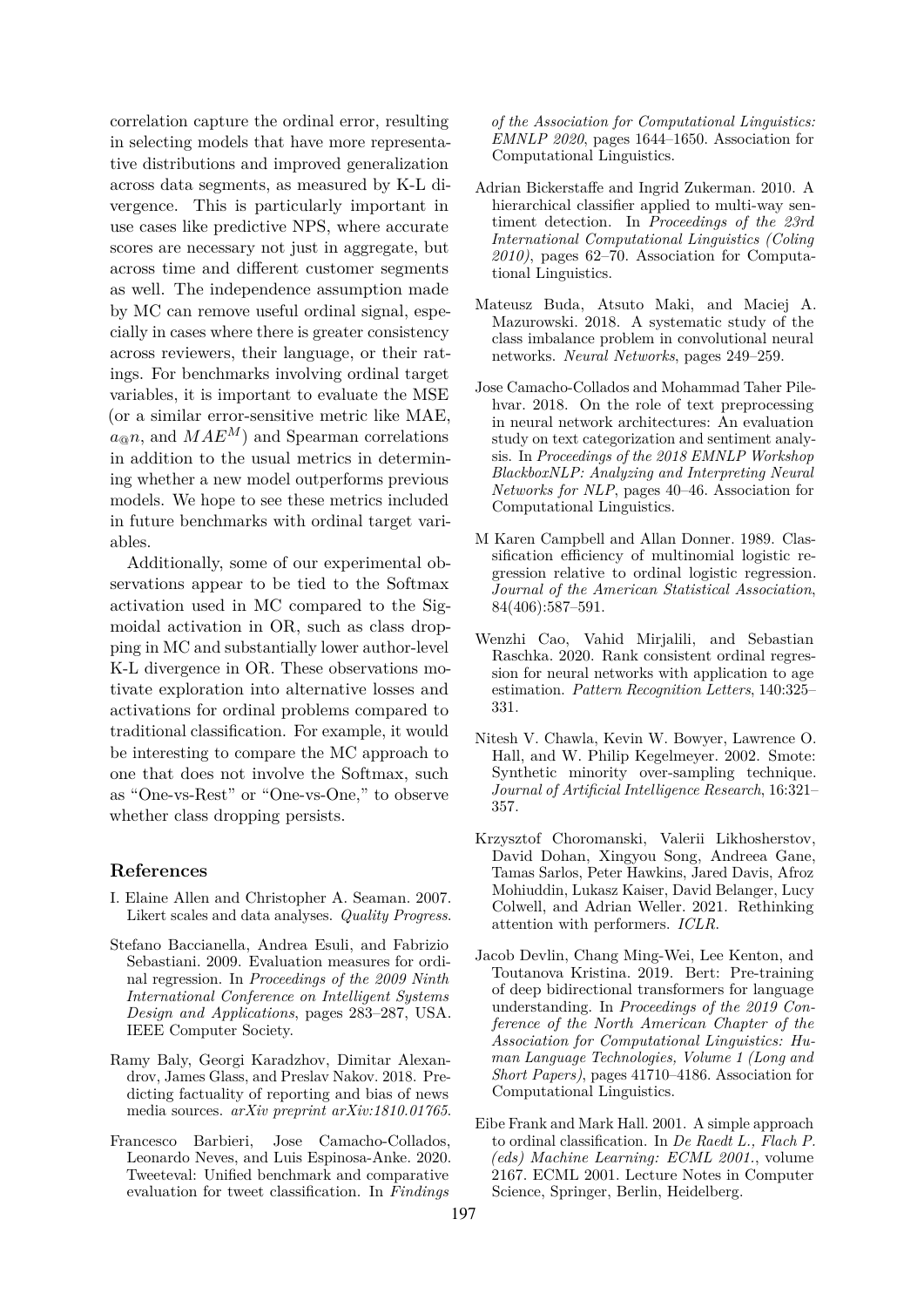- <span id="page-9-18"></span>Yang Gao, Yi-Fan Li, Yu Lin, Charu Aggarwal, and Latifur Khan. 2020. Setconv: A new approach for learning from imbalanced data. In *Proceedings of the 2020 Conference on Empirical Methods in Natural Language Processing (EMNLP)*, pages 1284–1294. Association for Computational Linguistics.
- <span id="page-9-10"></span>Yifan Gao, Yang Zhong, Daniel Preotiuc-Pietro, and Junyi Jessy Li. 2019. Predicting and analyzing language specificity in social media posts. *Association for the Advancement of Artificial Intelligence*.
- <span id="page-9-2"></span>T Graepel and K Obermayer. 1999. *Advances in Large Margin Classifiers*, volume 7, chapter Large margin rank boundaries for ordinal regression. The MIT Press.
- <span id="page-9-3"></span>Pedro Antonio Gutiérrez, María Pérez-Ortiz, Javier Sánchez-Monedero, Francisco Fernández-Navarro, and César Hervás-Martínez. 2016. Ordinal regression methods: survey and experimental study. *IEEE Transactions on Knowledge and Data Engineering*, 28(1):127–146.
- <span id="page-9-8"></span>Qingnan Jiang, Lei Chen, Ruifeng Xu, Xiang Ao, and Min Yang. 2019. A challenge dataset and effective models for aspect-based sentiment analysis. In *Proceedings of the 2019 Conference on Empirical Methods in Natural Language Processing and the 9th International Joint Conference on Natural Language Processing (EMNLP-IJCNLP)*, pages 6280–6285. Association for Computational Linguistics.
- <span id="page-9-5"></span>Ankur Joshi, Saket Kale, Satish Chandel, and D Kumar Pal. 2015. Likert scale: Explored and explained. *British Journal of Applied Science & Technology*, 7(4):396.
- <span id="page-9-1"></span>Phillip Keung, Yichao Lu, György Szarvas, and Noah A. Smith. 2020. The multilingual amazon reviews corpus. In *Proceedings of the 2020 Conference on Empirical Methods in Natural Language Processing (EMNLP)*, pages 4563–4568. Association for Computational Linguistics.
- <span id="page-9-16"></span>Mikhail Khodak, Nikunj Saunshi, Yingyu Liang, Tengyu Ma, Brandon Stewart, and Sanjeev Arora. 2018. A la carte embedding: Cheap but effective induction of semantic feature vectors. In *Proceedings of the 56th Annual Meeting of the Association for Computational Linguistics (Volume 1: Long Papers)*, pages 12–22. Association for Computational Linguistics.
- <span id="page-9-4"></span>Thomas R Knapp. 1990. Treating ordinal scales as interval scales: an attempt to resolve the controversy. *Nursing research*, 39(2):121–123.
- <span id="page-9-7"></span>William Kuzon, Melanie Urbanchek, and Steven McCabe. 1996. The seven deadly sins of statistical analysis. *Annals of plastic surgery*, 37:265– 272.
- <span id="page-9-17"></span>Quoc Le and Tomas Mikolov. 2014. Distributed representations of sentences and documents. In *Proceedings of the 31 st International Conference on Machine Learning*, 32. JMLR.
- <span id="page-9-20"></span>Jerry W. Lee, Patricia S. Jones, Yoshimitsu Mineyama, and Xinwei Esther Zhang. 2002. Cultural differences in responses to a likert scale. *Research in Nursing and Health*, 25(4):295–306.
- <span id="page-9-19"></span>Weixin Liang, James Zou, and Zhou Yu. 2020. Beyond user self-reported likert scale ratings: a comparison model for automatic dialog evaluation. In *Proceedings of the 58th Annual Meeting of the Association for Computational Linguistics*, pages 1363–1374. Association for Computational Linguistics.
- <span id="page-9-13"></span>Andrew L. Maas, Raymond E. Daly, Peter T. Pham, Dan Huang, Andrew Y. Ng, and Christopher Potts. 2011. Learning word vectors for sentiment analysis. In *Proceedings of the 49th Annual Meeting of the Association for Computational Linguistics: Human Language Technologies*, pages 142–150. Association for Computational Linguistics.
- <span id="page-9-6"></span>Chester H McCall. 2001. An empirical examination of the likert scale: Some assumptions, development and cautions. In *annual meeting of the CERA Conference, South Lake Tahoe, CA*.
- <span id="page-9-9"></span>Bo Pang and Lillian Lee. 2005. Seeing stars: Exploiting class relationships for sentiment categorization with respect to rating scales. In *Proceedings of the 43rd Annual Meeting of the Association for Computational Linguistics (ACL'05)*, pages 115–124. Association for Computational Linguistics.
- <span id="page-9-0"></span>Frederick F. Reichheld. 2003. The one number you need to grow. *Harvard Business Review*.
- <span id="page-9-14"></span>Filipe N. Ribeiro, Matheus Araújo, Pollyanna Gonçalves, Marcos André Gonçalves, and Fabrício Benevenuto. 2016. Sentibench - a benchmark comparison of state-of-the-practice sentiment analysis methods. *EPJ Data Science*, 5(23).
- <span id="page-9-12"></span>Anthony Rios and Ramakanth Kavuluru. 2017. Ordinal convolutional neural networks for predicting rdoc positive valence psychiatric symptom severity scores. *Journal of biomedical informatics*, 75:S85–S93.
- <span id="page-9-11"></span>Sara Rosenthal, Noura Farra, and Preslav Nakov. 2017. Semeval-2017 task 4: Sentiment analysis in twitter. In *Proceedings of the 11th international workshop on semantic evaluation (SemEval-2017)*, pages 502–518.
- <span id="page-9-15"></span>Sebastian Ruder. [Nlp-progress: Sentiment analysis](https://nlpprogress.com/english/sentiment_analysis.html) [online]. 2021.